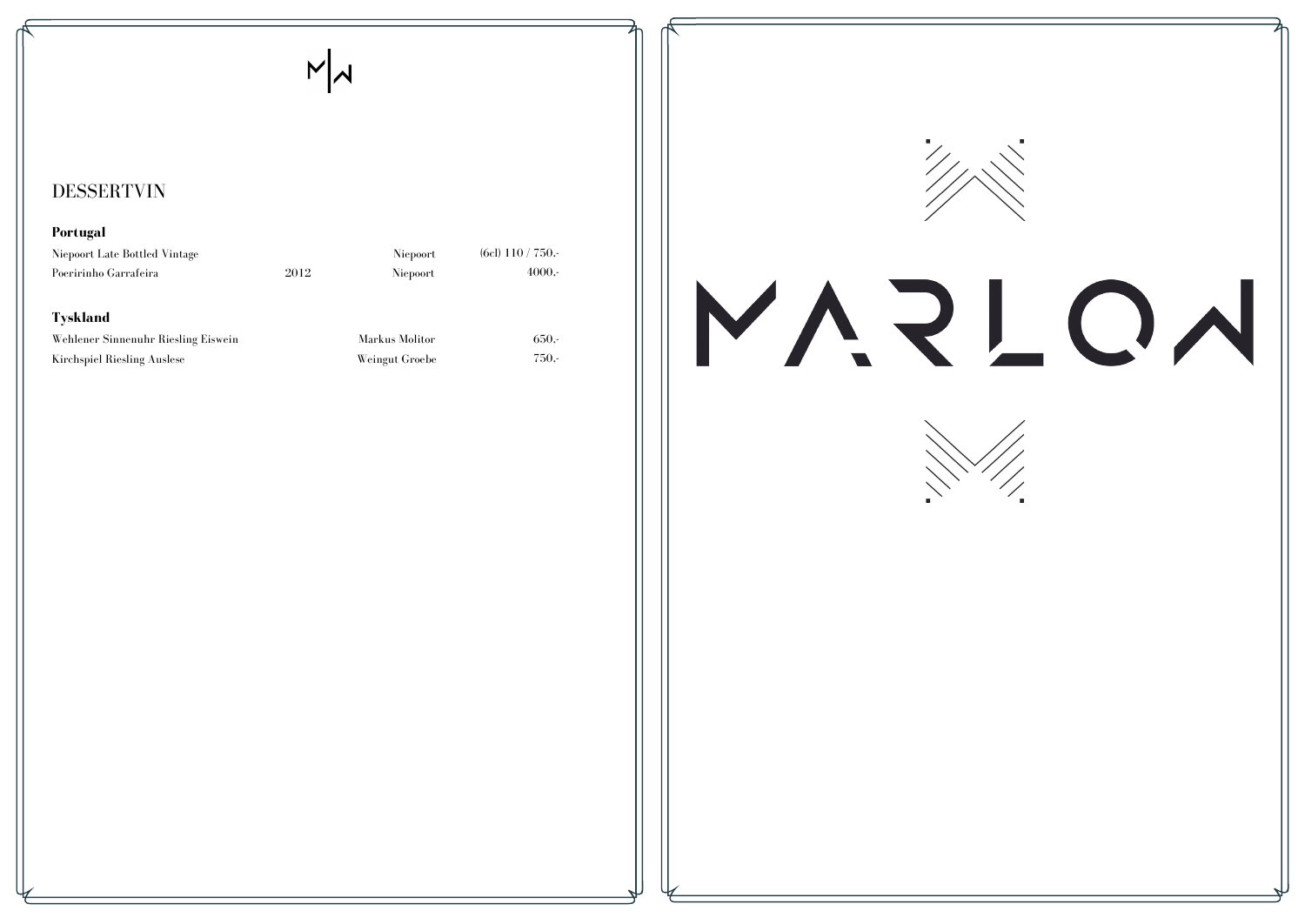#### **Magnum Flasker**

Taittinger Brut Réserve MGM Charles Heidsieck Brut Reserve MGM Charles Heidsieck 3250,- Billecart-Salmon Cuvee Francois MGM Billecart-Salmon 6650,- Taittinger 3100.-

#### **Vintage**

Blanc de Blancs Millésime Leclerc Briant Extra Brut. 13/14 Taittinger Brut Millèsime 2014 Charles Heidsieck Brut 2012 Charles Heidsieck 2350,- Sir Winston Churchill 2012 Dom Perignon 2012 Möet Hennessy 4250,- Krug Grand Cuvée Brut 2006

| Frankrike                           |                           |  |
|-------------------------------------|---------------------------|--|
| Crèmant de Bourgogne Blanc de Noirs | Joseph Cartron 795,-      |  |
| Italia                              |                           |  |
| Prosecco Extra Dry                  | $Toso$ SPA $\qquad$ 705,- |  |
| D Q Q D T T T J T                   |                           |  |

Charles Heidsieck 1550,-Ruinart 1750,-Billecart - Salmon 2150,-4150,-

2011 Diebolt-Valloios 1750,-

Leclerc Briant 1950,-

Taittinger 1750,-

Pol Roger 3750,-

Taittinger 1395,-

# $N\vert\lambda$

Minuty Rosè Chateau Minuty 825,- Le Rosè XVII Domaine Vacheron 925,- Minuty Prestige Rosè Magnum

Chateau Minuty 1675,-

#### **Rosè**

Taittinger Prestige Rosè Brut Charles Heidsieck Rosè Rèserve Brut Rosè Billecart-Salmon 2150,-

# *CHAMPAGNE*

**Non Vintage** Taittinger Brut Réserve L'Oveture Frederic Savart 1405,-Charles Heidsieck Blanc de Blancs Charles Heidsieck Ruinart Blanc de Blancs Brut Blanc de Blancs Grand Cru Krug Grand Cuvée Brut

## MUSSERENDE

4850,-

Taittinger 1750,-Charles Heidsieck 1950,-

*"A Magnum is the perfect size for*

*2 gentlemen to share over lunch...... especially if one of them isn't drinking"*

― **Winston Churchill**

*"In victory, you deserve Champagne. In defeat you need it"*

― **Napoleon Bonapart[e](https://www.goodreads.com/work/quotes/2459084)**

#### **Frankrike**

## ROSEVIN

## **Frankrike**

**Burgund**

| Cuvèe Peirre Bourgogne Rouge            | 17/18 | Michel Juillot              |
|-----------------------------------------|-------|-----------------------------|
| Volnay                                  | 2017  | Olivier Leflaive            |
| Gevrey-Chambertin Vieilles Vignes       | 2017  | Maison Roche de Bellene     |
| Bourgogne Rouge                         | 2018  | Lucien Le Moine             |
| Vougeot 1eer Cru Les Cras               | 2017  | Mongeard-Mugneret           |
| <b>Nuits Saint Georges</b>              | 2017  | <b>Domaine Perrot Minot</b> |
| Pommard 1er Cru les Rugiens             | 2018  | Lucien Le Moine             |
| Bourgogne La Gouzotte                   | 2017  | <b>Domaine Perrot Minot</b> |
| <b>Morey Saint Denis</b>                | 2017  | <b>Domaine Perrot Minot</b> |
| <b>Vosne Romanée</b>                    | 2017  | <b>Domaine Perrot Minot</b> |
| Combe D'Orveau                          | 2017  | <b>Domaine Perrot Minot</b> |
| Pommard 1er Cru Les Grand Epenots       | 2018  | Lucien Le Moine             |
| Vosne-Romanèe Amphoras Aux Reas         | 2018  | Lucien Le Moine             |
| <b>Chambolle Musigny Les Amoureuses</b> | 2018  | Lucien Le Moine             |
| <b>Chambertin Clos De Bèze</b>          | 2017  | <b>Domaine Perrot Minot</b> |

#### **Bordeaux**

| 2008 | S.E. Vignobles Darribehaud |
|------|----------------------------|
| 2012 | Moulins de Citran          |
| 2016 | Château Saint Pierre       |
| 2018 | Chateau Grand Puy Lacoste  |
| 2009 | Lèoville Las Cases         |
|      |                            |
|      | Ph. Bouchard               |
| 2020 | Chateau De Ségriés         |
|      |                            |
|      |                            |
| 2016 | Ceretto                    |
| 2014 | Gaja S.S.                  |
|      |                            |
|      |                            |
|      |                            |

Emma Zuccardi 2018

*"If one glass of wine Just imagine what a wh* 

| Michel Juillot                   | $775. -$   |
|----------------------------------|------------|
| <b>Olivier Leflaive</b>          | 1375,-     |
| Maison Roche de Bellene          | $1450, -$  |
| Lucien Le Moine                  | $1675, -$  |
| Mongeard-Mugneret                | $2750, -$  |
| <b>Domaine Perrot Minot</b>      | 2750,-     |
| Lucien Le Moine                  | $3150, -$  |
| <b>Domaine Perrot Minot</b>      | $3150, -$  |
| <b>Domaine Perrot Minot</b>      | $3150, -$  |
| <b>Domaine Perrot Minot</b>      | $3150, -$  |
| <b>Domaine Perrot Minot</b>      | $3250, -$  |
| Lucien Le Moine                  | $3250, -$  |
| Lucien Le Moine                  | $3750, -$  |
| <b>Lucien Le Moine</b>           | 8950,-     |
| <b>Domaine Perrot Minot</b>      | $13050, -$ |
|                                  |            |
|                                  |            |
| S.E. Vignobles Darribehaud       | $795, -$   |
| Moulins de Citran                | $795, -$   |
| Château Saint Pierre             | 1995,-     |
| <b>Chateau Grand Puy Lacoste</b> | 2950,-     |
| <b>Lèoville Las Cases</b>        | $3250, -$  |
|                                  |            |
|                                  |            |
| Ph. Bouchard                     | 685,-      |
| Chateau De Ségriés               | 995,-      |
|                                  |            |
|                                  |            |
|                                  |            |
| Ceretto                          | 3150.      |
| Gaja S.S.                        | 4885,-     |
|                                  |            |
|                                  |            |
|                                  |            |
| <b>Bonarda</b>                   | 725.       |
|                                  |            |
|                                  |            |
| <i>is good for you</i>           |            |
| ole bottle could do!"            |            |

― *Kevin*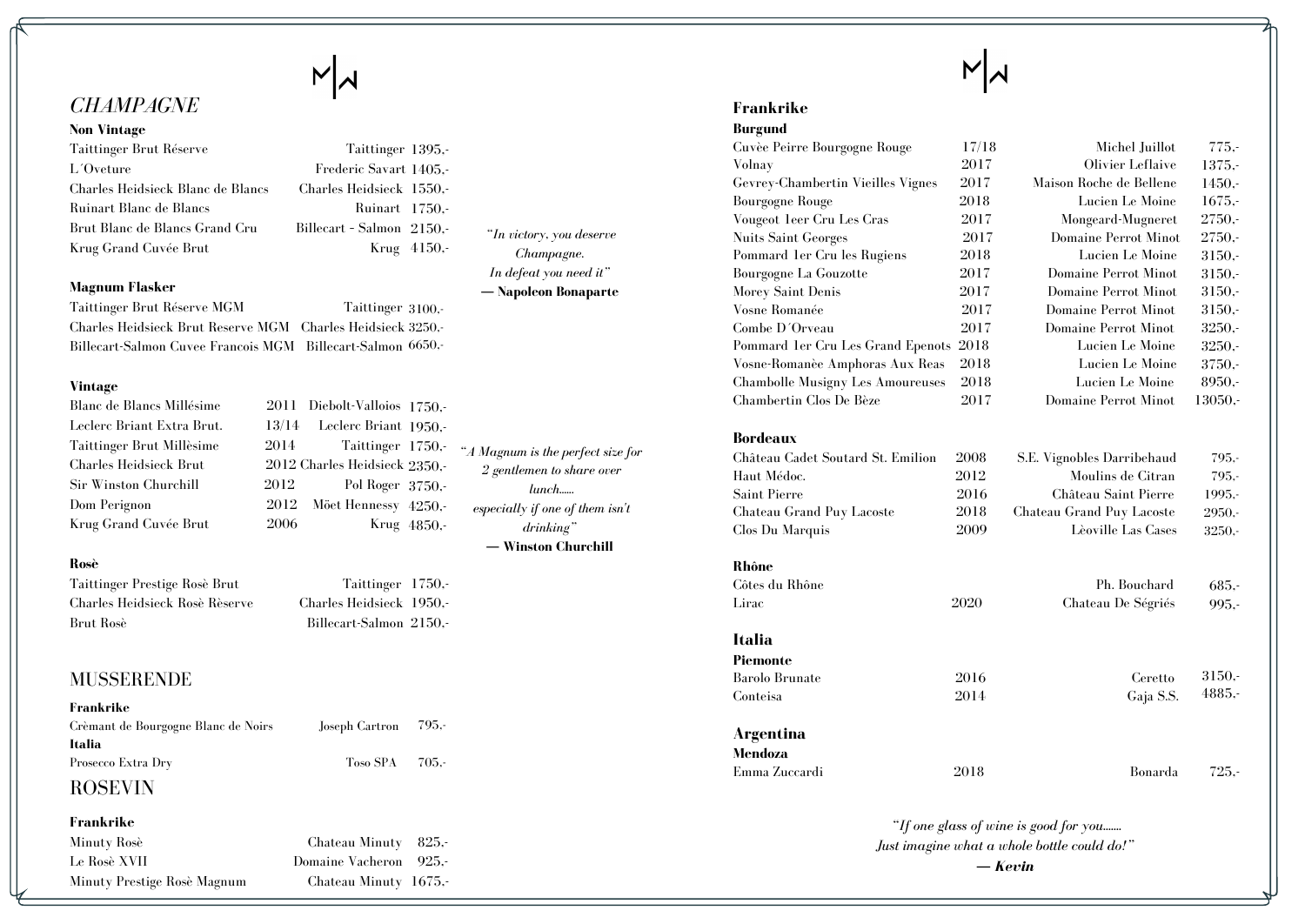### **U S A**

#### Sonoma County, CA

| Saini Vineyard Chenin Blanc | 2019 |
|-----------------------------|------|
| Chardonnay Mendocino.       | 2016 |
| Sonoma Coast Chardonnay     | 2015 |
| Chardonnay                  | 2017 |
| Unoaked Chardonnay          | 2019 |

#### Santa Barbara/Lompoc, CA

| Hinter Der Mauer Cent. Coast | 2019 | <b>Tatomer</b>      |
|------------------------------|------|---------------------|
| Sta. Rita Hills Chardonnay   | 2018 | Sandhi Wines        |
| Pence Ranch Chardonnay       | 2019 | Whitecraft Winery   |
| Sanford&Benedict Chardonnay. | 2017 | <b>Chanin Wines</b> |
| Sanford&Benedict Chardonnay  | 2018 | Sandhi Wines        |
|                              |      |                     |

#### **Monterey, CA**

| Submarine Chardonnay         | 2018 | Joyce Wine         |
|------------------------------|------|--------------------|
| Escolle Vineyard Chardonnay. | 2017 | Caraccioli Cellars |

#### **N a p a , C A**

| Fumè Blanc                      | 2019. | Robert Mondavi            | 1005.     |
|---------------------------------|-------|---------------------------|-----------|
| Aveta Sauvignon Blanc           | 2017  | Stag's Leap               | 1005.     |
| Carneros Chardonnay             | 2019  | <b>Rombauer Vineyards</b> | $1075, -$ |
| Chardonnay                      | 2018  | Robert Mondavi            | $1050, -$ |
| Watson Ranch Chardonnay.        | 2019  | Arnot - Roberts           | 1300.     |
| The Sylphs Guman Vineyard       | 2016  | The Scholium Project      | 1350.     |
| <b>Star Vineyard Chardonnay</b> | 2017  | Forman                    | $1385. -$ |

#### Oregon

| Dry Riesling                       | 2019 | Chateau Ste. Michelle | $795 -$ |
|------------------------------------|------|-----------------------|---------|
| <b>Chardonnay Marine</b>           | 2019 | Morgen Long           | 915.    |
| Chardonnay Williamette Valley 2019 |      | Morgen Long $1150$ .  |         |

#### **Washington**

|  |  | Sixto Uncovered Chardonnay. | 2015 |
|--|--|-----------------------------|------|
|--|--|-----------------------------|------|

Charles Smith 1450,-

"Wine makes daily living easier, less hurried, with fewer tensions and more tolerance."

# *H VI T VIN*

8 9 5 , - 1 4 2 5 , -

# $N$

# *H VI T VIN*

| Frankrike |  |
|-----------|--|
| Chablis   |  |
| Chablis   |  |

#### **B o u r g o g n e**

#### Puligny-Montrachet

| <b>Puligny Montrachet Vieilles Vignes</b> | $\frac{1}{2}$ |
|-------------------------------------------|---------------|
| <b>Puligny Montrachet Champ Gaines</b>    | $\tilde{z}$   |
| <b>Puligny Montrachet</b>                 |               |
|                                           |               |

#### **Chassagne Montrachet**

| 2020 | Domaine Gèrard Tremblay  | 825.      |
|------|--------------------------|-----------|
| 2019 | Domaine Roux Père & Fils | $825, -$  |
| 2018 | René Lequin - Colin      | 915,-     |
| 2020 | Olivier Leflaive         | $1045, -$ |
| 2019 | Maison Roche de Bellene  | 1195.     |
| 2018 | Le Grappin               | $1350, -$ |
| 2018 | Domaine des Crêts        | $1350, -$ |
| 2018 | Domaine Roux Père & Fils | $1450, -$ |
| 2018 | Lucien Le Moine          | $1650, -$ |
| 2017 | <b>Lucien Le Moine</b>   | 7200,-    |
|      |                          |           |
| 2018 | Maison Roche de Bellene  | $1950, -$ |
| 2018 | Domaine Borgeot          | $1850, -$ |
| 2018 | <b>Olivier Leflaive</b>  | $2250, -$ |
|      |                          |           |
| 2019 | Domaine Roux Rère & Fils | $1575, -$ |
| 2018 | Domaine Phillipe Colin   | $2150, -$ |
| 2018 | Olivier Leflaive         | $2250, -$ |
|      |                          |           |
| 2017 | Henri Darnat             | $1275, -$ |
| 2018 | Maison Roche de Bellene  | $1650, -$ |
| 2017 | Remi Jobard              | 2950,-    |
|      |                          |           |
|      | <b>Francis Blanchet</b>  | $825 -$   |
| 2019 | Domaine Vacheron         | $1075, -$ |
| 2019 | Domaine Vacheron         | $1450, -$ |
|      |                          |           |
| 2017 | Rotem & Mounir Saouma    | $2275, -$ |
|      | Boschendal               | $785, -$  |
|      | Boschendal               | $785, -$  |
|      |                          |           |

| Les Morichots               |  |
|-----------------------------|--|
| ler Cru En Remilly          |  |
| <b>Chassagne Montrachet</b> |  |

#### **Meursault**

| Meursault Clos Domaine     |
|----------------------------|
| Meursault Vieilles Vignes  |
| ler Cru Les Poruzot Dessus |

#### Loire

| Pouilly - Fumè                 |  |
|--------------------------------|--|
| Sancerre AOC                   |  |
| <b>Sancerre Guigne-Chèvres</b> |  |

Chateauneuf du Pape Magis

#### **R h ô n e**

**Sor A frika** 1685 Chardonnay 1685 Sauvignon Blanc

 $N$ 

Leo Steen Wines

Stéphane Vivier

Hyde De Villaine

Williams Selyem

Patz & Hall

**- B e nj a m i n F r a n k l i n**